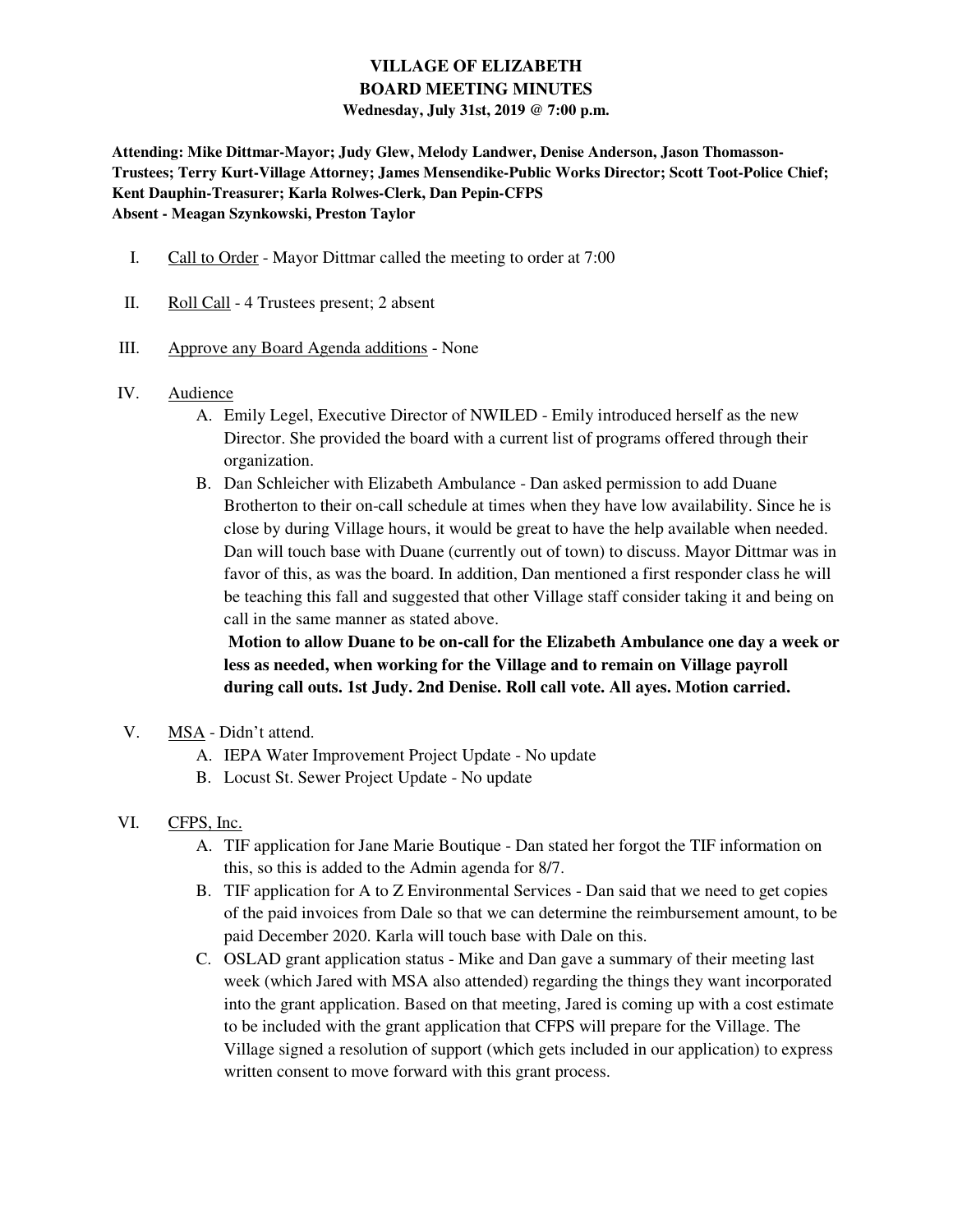VII. Police Report - Chief Toot delivered the police report.

## VIII. Minutes

- A. Regular / June 2019 **Motion to approve the minutes. 1st Jason. 2nd Melody. All ayes. Motion carried.**
- IX. Consent Agendanone
- X. Finances
	- A. Treasurer's Report Kent presented the treasurer's report.
	- B. Payment of Bills **Motion to approve the bills. 1st Jason. 2nd Melody. Roll call vote. All ayes. Motion carried.**
	- C. Budget

## XI. Committee Reports

- A. Public Works *(See minutes)*
- B. Administrative *(See minutes)*
- C. Economic Development

## XII. Attorney Comments

- A. Discussion and possible action on Noise Ordinance **Motion to approve the ordinance 1st Judy. 2nd Melody. Roll call vote. All ayes. Motion carried.**
- B. Continued discussion on our current contract with IDOT for Hwy 20 maintenance and repairs - No response received from IDOT to date.
- C. Annexation of Craig & Tara Ketelsen Waiting to receive signed agreement from Ketelsen's.

### XIII. Old Business *(Other than Committee Mtg Minutes/Consent Agenda)*

- A. Solar updates Mayor Dittmar explained that Jo Carroll Energy is providing a consultant free of charge to assist the Village in selecting the best solar plan to meet our needs.
- B. Vincent Earthmoving estimate for Schap Park **Motion to move forward on the park work. 1st Denise. 2nd Melody. Roll call vote. All ayes. Motion carried.**

### XIV. New Business *(Other than Committee Mtg Minutes/Consent Agenda)*

- A. Approve revised Liquor License application form \*Added Class G option on page 4\* Motion to approve the amended liquor license application. **1st Judy. 2nd Jason. All ayes. Motion carried.** Terry Kurt to have amended ordinance reflecting these approved changes at the August board meeting.
- B. Jo Carroll Energy sub-station on S. Pleasant Hill Rd. Signed petition to annex this parcel was received from Chris Allendorf with Jo Carroll Energy and given to Terry Kurt.
- C. Approve \$2,000 annual dues for NWILED **Motion to approve paying the dues. 1st Denise. 2nd Judy. Roll call vote. All ayes. Motion carried.**